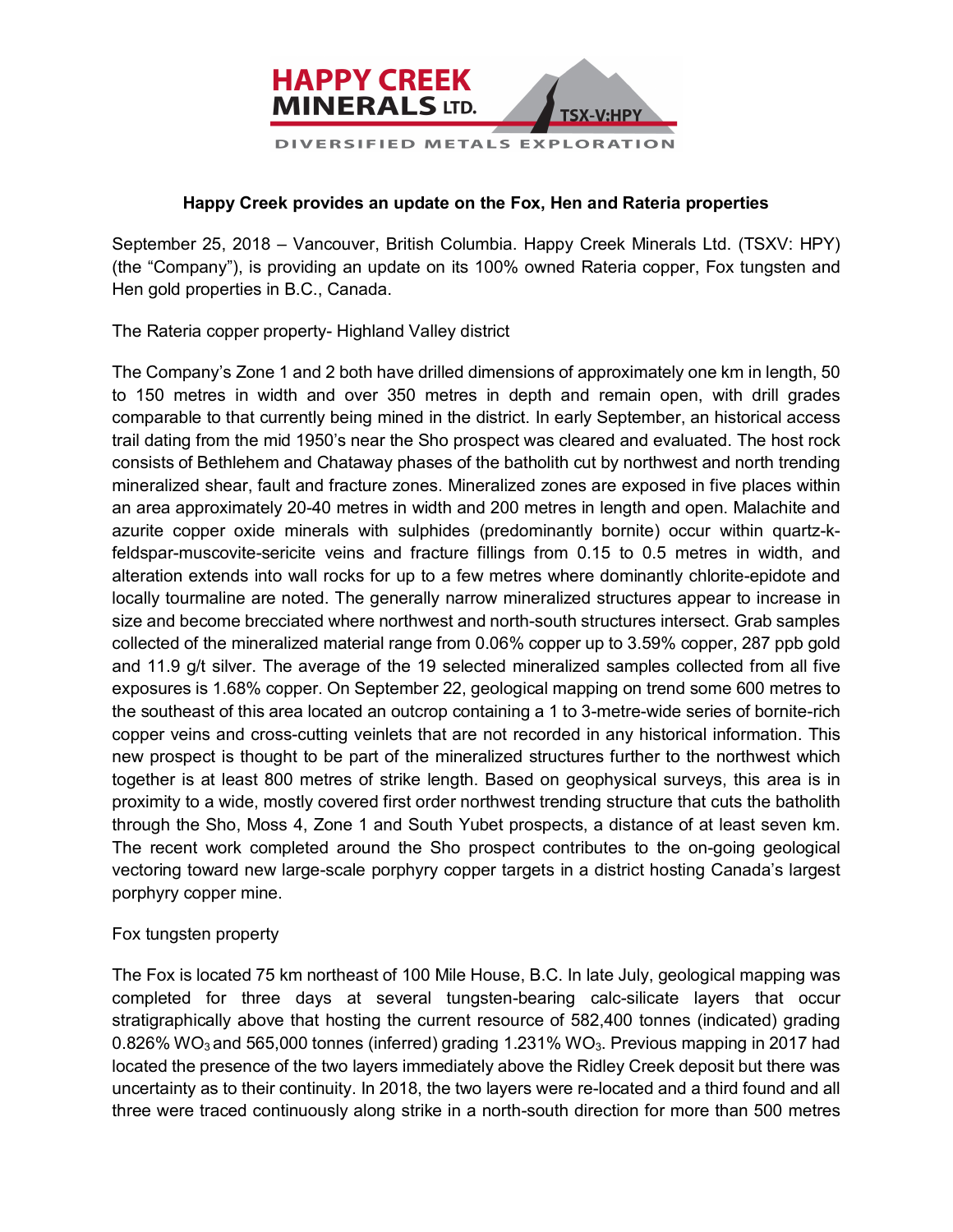and connected to earlier mapping. Abundant sub-parallel intrusive sills of monzogranite-alaskite composition also occur and that is encouraging for the development of tungsten skarns. Each of the calc silicate layers is between 3 and 8 metres in thickness, although they can reach up to 20 metres in thickness locally. An Ultra Violet (UV) lamp survey indicated the presence of scheelite (tungsten mineral) and locally sphalerite (zinc sulphide) and molybdenite (molybdenum sulphide) occurs. Sixteen rock samples collected at widely separated locations returned from trace to 0.35%  $WO<sub>3</sub>$ .

Interpretation from this work combined with previous mapping confirms that the upper calc-silicate layers are continuous for approximately two kilometres along strike which is the same as the lower calc silicate layer that contains the resources. The outcrops of the upper layers are also some 500 metres west of the Ridley Creek zone and provide more confidence that the lower, resourcebearing layer continues that far to the west. Previous drilling of two drill holes that were directed beneath Deception mountain returned intervals of 19.4m of 0.93% WO<sub>3</sub> and 26m of 1.19% WO<sub>3</sub> that are therefore potentially open to the northwest for at least 500 metres. These upper layers have never been drilled and will be incorporated in future drilling plans that test the western extent of the Ridley Creek, BN and BK zones beneath Deception mountain.

By August 15<sup>th</sup>, a state of emergency was declared in B.C. due to forest fires and helicopters were not available for the Company to conduct further surface exploration during the normal working season. The Company has engaged C-3 Consulting to assist with the permitting steps to construct road access into the resource area which will aid in advancing this project towards development.

## The Hen property

The Hen property is located approximately two kilometres west of the Fox property. Prospecting along a recently constructed logging road has resulted in the discovery of a new mineralized showing. The first and only grab sample collected from a recent roadcut returned 7.6 g/t gold, 2.08% lead, 4.02% zinc and 0.16% copper. The host rock is a sulphide-rich volcanic sediment near the base of the Nicola Group basalt conglomerate and top of the Lemieux Creek Formation. This style of mineralization has not been seen before on the property. In addition, two rock samples collected northeast of the Ledge prospect returned 2.13 g/t gold and 0.55 g/t gold. Further prospecting is continuing.

More detail on the Fox tungsten, Hen gold and Rateria copper properties can be found on the Company's website at www.happycreekminerals.com . The Company is continuing to conduct low-cost, road accessible geological and various exploration work.

On behalf of the Board of Directors,

\_\_\_\_\_\_\_\_\_\_\_\_\_\_\_\_\_\_\_\_\_\_\_\_\_\_\_

*"David E Blann"*

David E Blann, P.Eng.